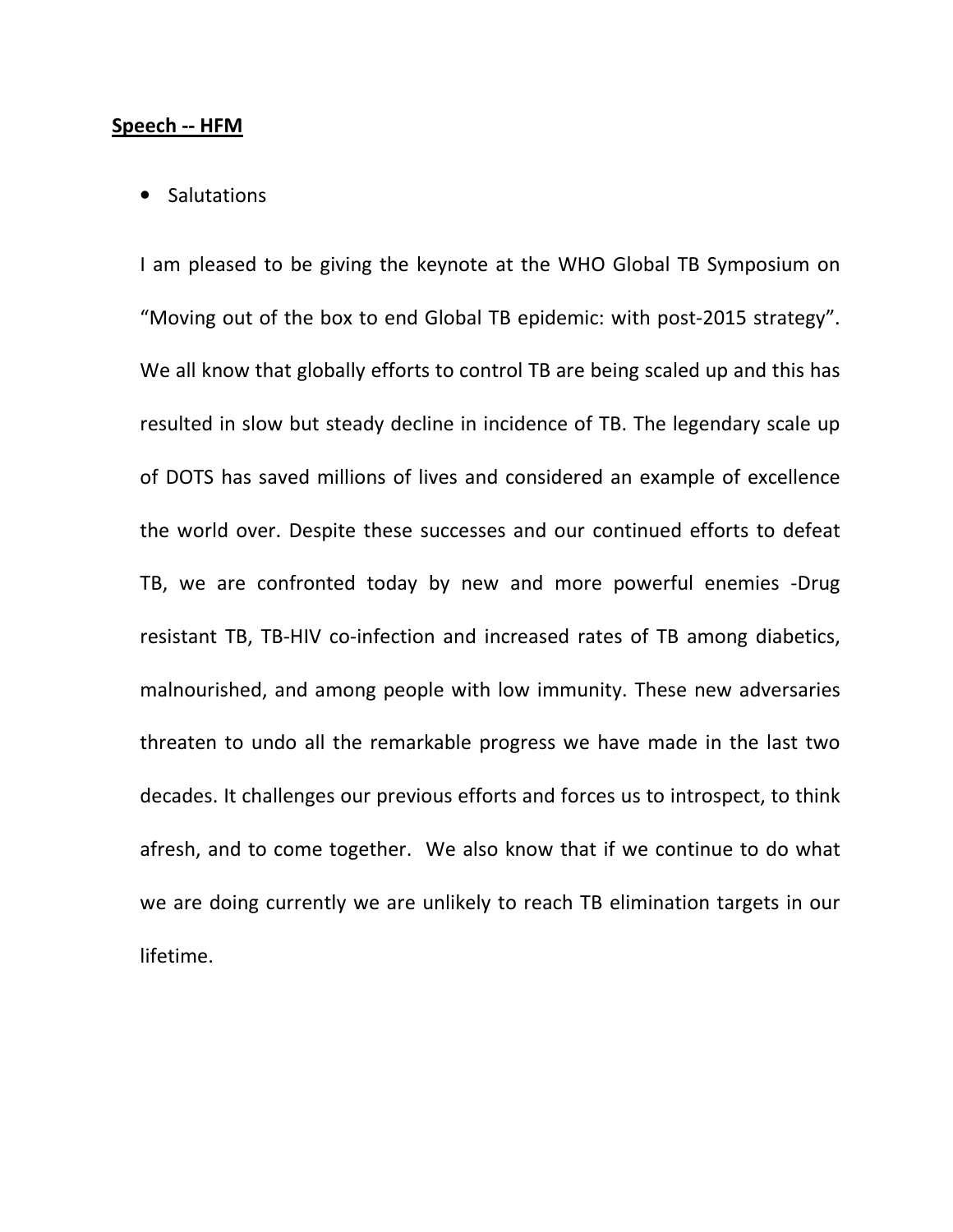Looking back at TB control efforts in last two decades is a satisfying experience but it should also be a moment of reflection. It's important today that we honestly examine and acknowledge our successes but also our failures. Let's pause for a moment and reflect on the latest data from the Global TB Report 2014. The report speaks of nearly half a million more cases of the disease than previously estimated. The report also says that 9 million people developed TB in 2013, and 1.5 million died, including 300,000 people who were HIV positive. Globally close to three million patients were missed by national programmes.

Year after year, we look at the statistics and somehow we have become immune to this reality. Behind these numbers are faceless individual, families and communities facing unthinkable tragedies. Yet, year after year, we come here, talk about incremental progress and go back into our comfortable worlds.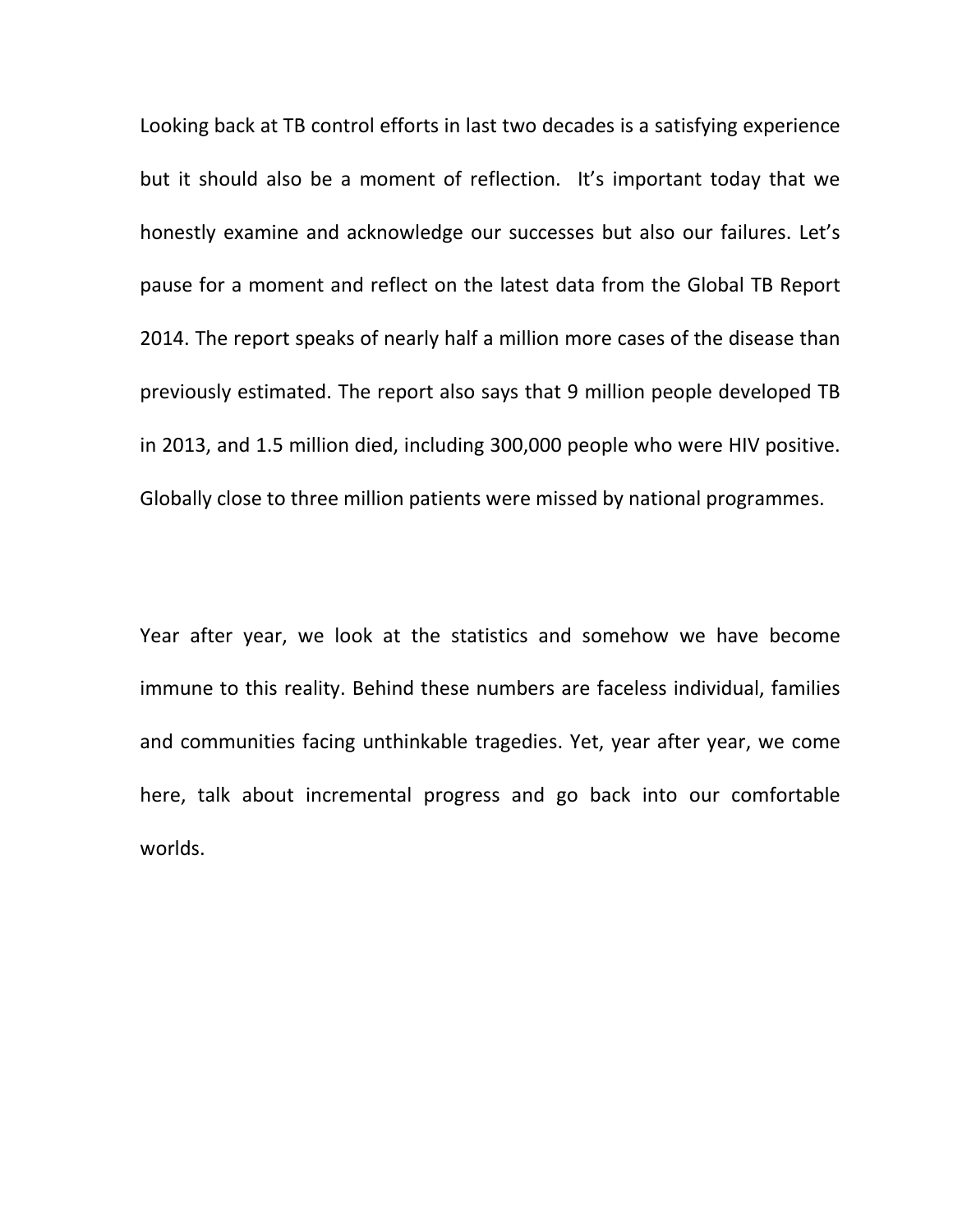This has to stop friends. As philosopher Goethe famously said, "Knowing is not enough; we must apply. Willing is not enough; we must do."

It cannot be business as usual. Not anymore. Let us turn the gaze inwards and ask ourselves a few tough questions.

History tells us that the solutions offered to difficult and complex problems are generally complicated, tedious, and timid. As a result, the problem gets compounded. I fear tuberculosis control may become a victim of this timid thinking and actions.

History also tells us that bold and audacious steps offer the greatest opportunity for success. For TB, that is the only hope. In the last century, smallpox was vanquished because we dared to dream big.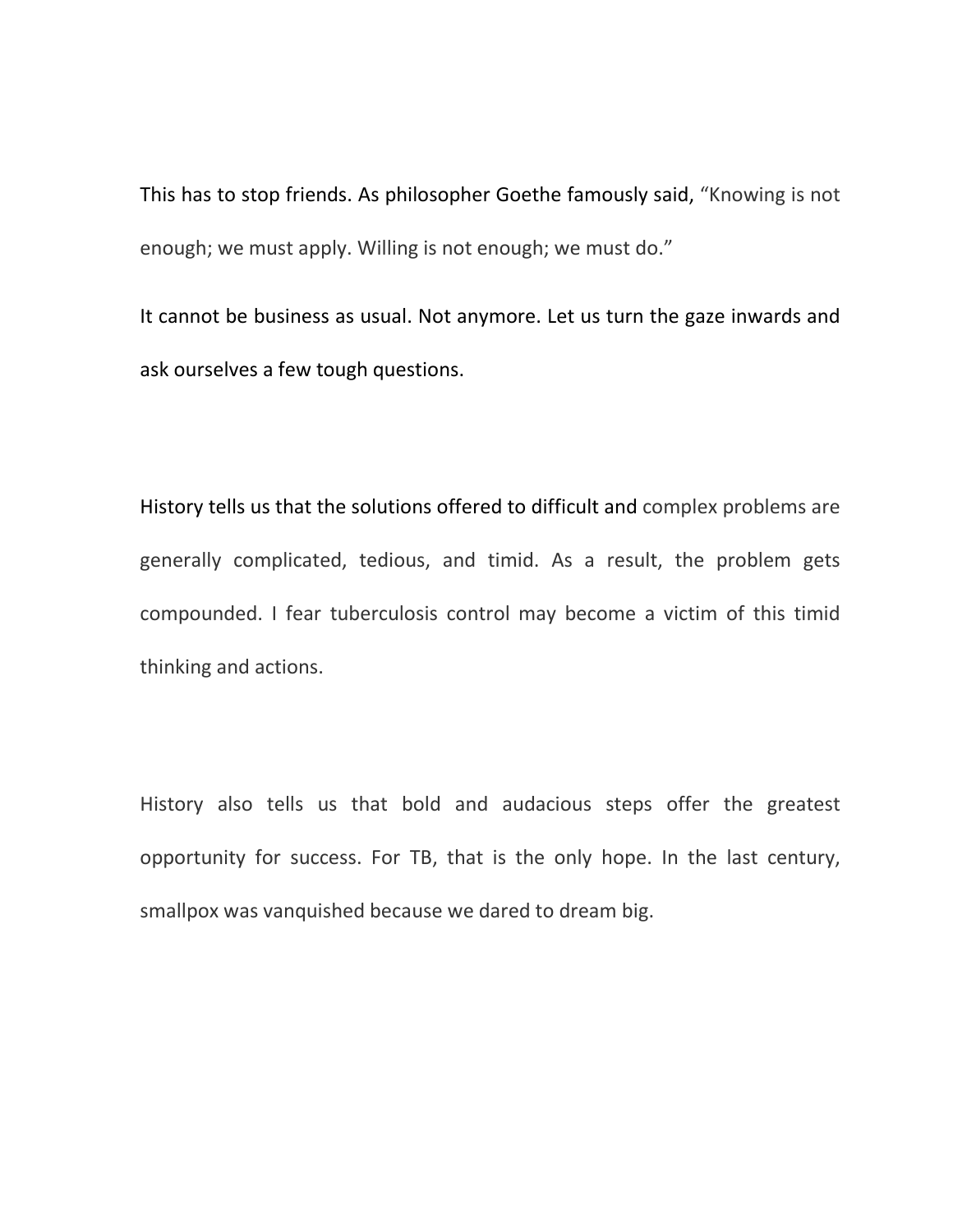Are we ready to dream big and bold for TB?

I don't think we have any options. For too long we have let incremental progress lull us into complacency. As the Americans say, we need to cut to the chase.

As a clinician I can also tell you that we cannot address a disease unless we sufficiently understand its epidemiology and have data to effectively combat it. A basic question to start with: Why does the disease continue unabated despite remarkable biomedical progress we have had in the past decades? Mahatma Gandhi said, "Poverty is the worst form of violence." It is wellaccepted that tuberculosis is a by-product of poverty. One look at the countries with high burden of tuberculosis tells us that all these countries have something in common. It is not just mycobacterium tuberculosis in the air, but poverty, malnutrition, overcrowding and a health system, which can't cope with basic challenges. To address tuberculosis, the first step is that we need to stop thinking of biomedical solutions only. TB is social disease made worse by poor political will and commitment for its control. I strongly believe TB control needs to be taken up by all of us as a developmental issue. I would also say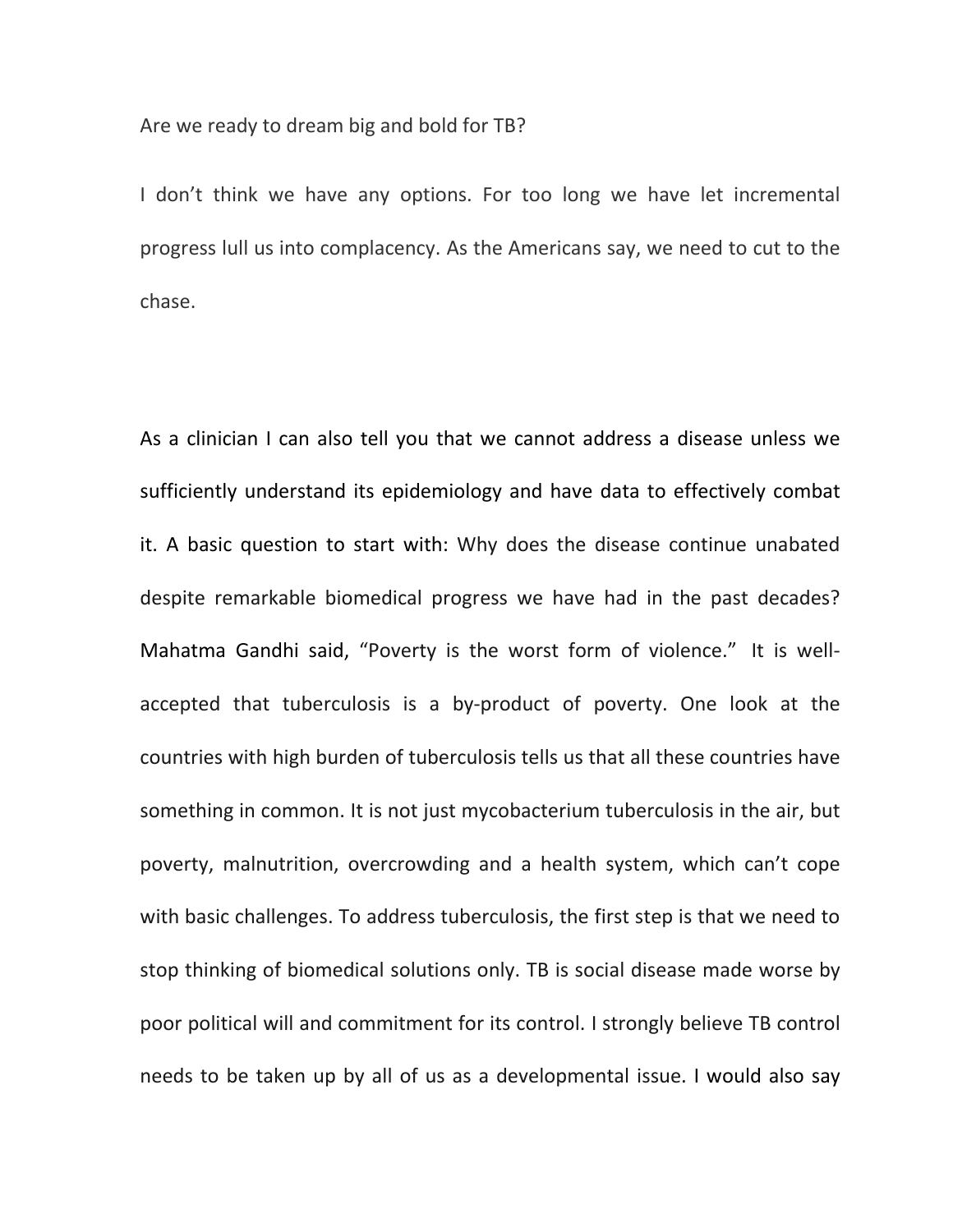that the responsibility of TB control needs to move from doctors to medical administrators and politicians! That I wear all these hats is purely coincidental and an opportunity given to me by almighty to lessen sufferings to mankind.

Looking at solutions, I would like to commend WHO for the "End TB strategy"; it is for the first time ever that we are seriously talking about ending the TB epidemic. This is a timely and a much needed shift. However, I am not satisfied with the timeline of those targets. I am also a man in hurry. While I am all for having a long-term perspective, I am not interested in something, which may or may not be achieved in 2035 or 2050. I am sure most of us will not be part of that success; hence we can't expect accountability from programme managers for some future success, which may or may not come. Immediate targets, which are challenging is the need of the hour. This is what I strongly feel programme managers and technical advisors develop an intensified TB control strategy. I have asked my country team to develop the same and target for substantial progress in next five years and demonstrate to the world that TB elimination is possible in their lifetime. We may call it TB-Mission 2020.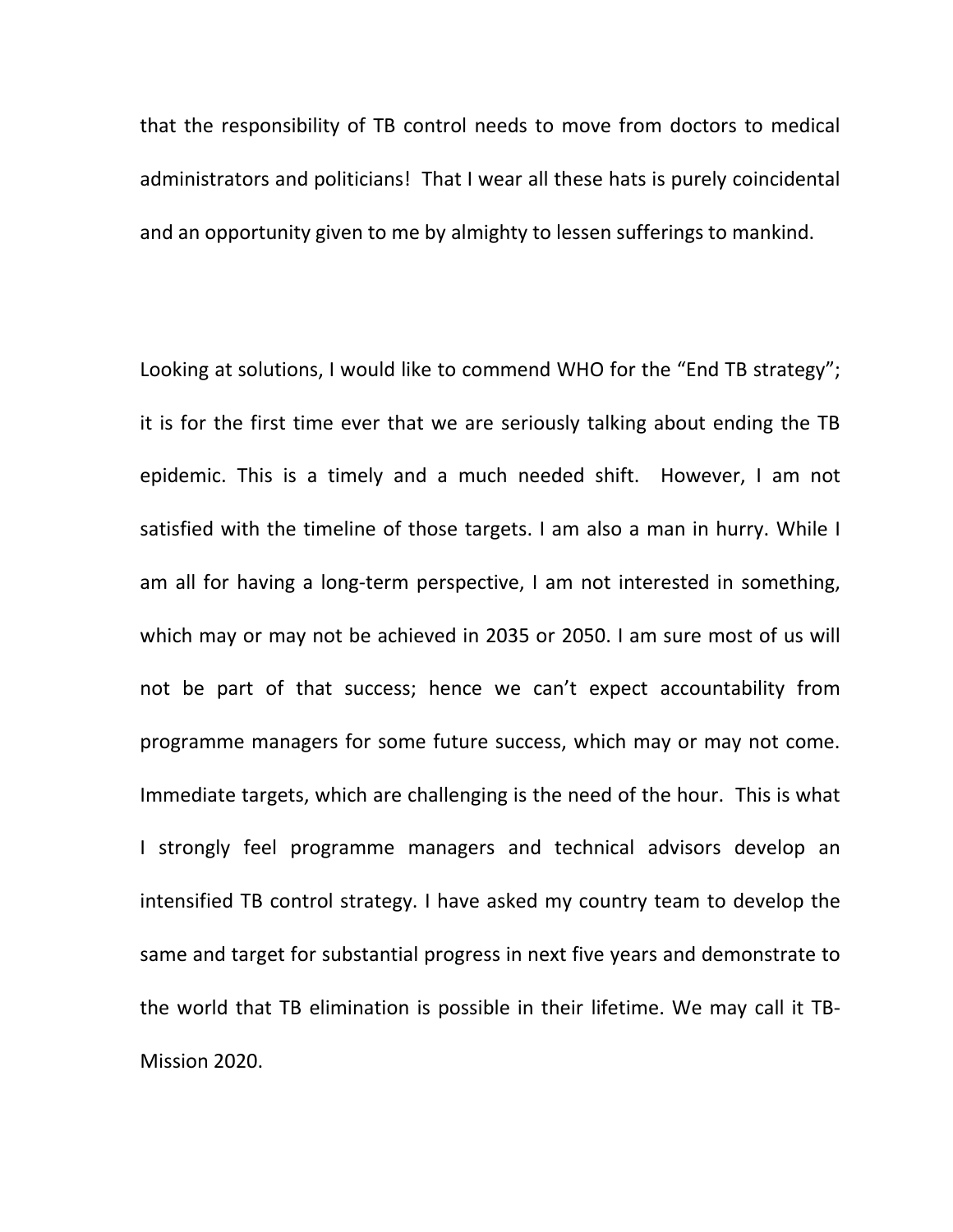Yes, this is what we want; TB control needs to move into top gear and shift from traditional passive approaches to intensive mission mode. In India, we are taking TB control in a campaign mode from national to state to district and panchayat levels with active involvement of all local self-government bodies. We are planning to mobilize the community at large with the help of local selfgovernments and NGOs. We have also developed 'Standards for TB care in India' and I would like to inform you that these standards are not minimum standards, but the best standards of care any patient should get in the country. The standards include strategies for early diagnosis, such as revised diagnostic algorithm, use of high sensitive diagnostic tools, universal drug susceptibility testing, quality assured drugs and improved regimens etc. We are also in the process of providing ensuring that all TB patients in the country have access to free diagnosis and treatment irrespective of the provider they chose to seek care from, be it the public sector or the private sector. Important social support provisions such as nutritional support and financial enablers are also being planned.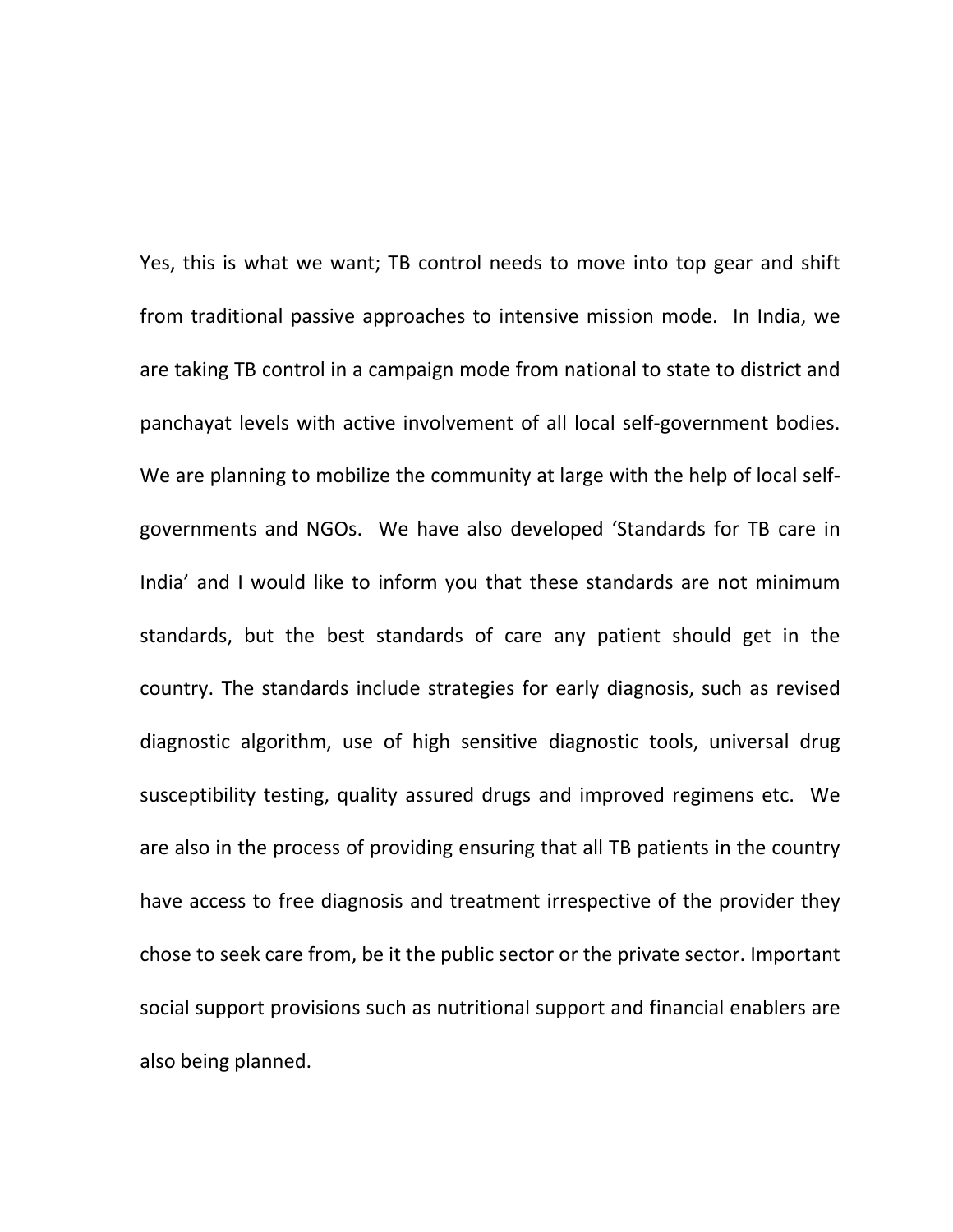Friends, as I said earlier, when we are looking at a drastic reduction of TB, we need to take bold steps. We need to 'catch the bull by its horn'. Our actions must match our intentions. This includes strong regulatory steps. India has already taken some important steps, such as banning commercial serology for TB diagnosis, bringing anti-TB drugs under a separate schedule of the Drug and Cosmetic Act to prevent its misuse, and mandatory notification of TB. We have also developed an electronic case notification system, using state-of-theart information technology to facilitate notification from all sectors. However, echoing the sentiments of the famous poet, Robert Frost, 'we have miles to go'. We are thinking big and I am planning a comprehensive bill to be introduced in the parliament with all required regulatory approaches, including banning the sale of anti-TB drugs in open market and steps to safeguard rights of patients.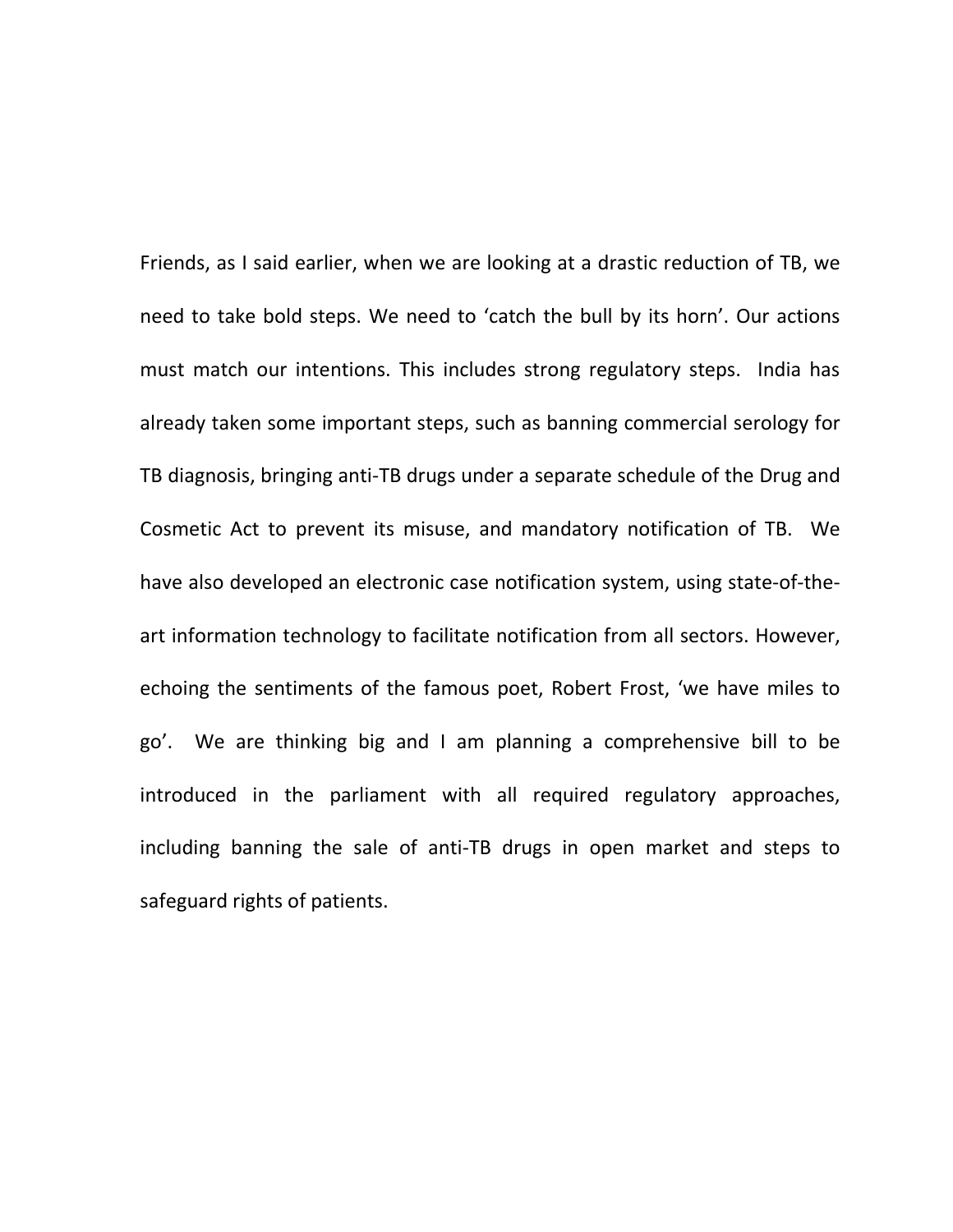As you are aware, India is a major manufacturer of anti-TB drugs for the world. We give only the best quality drugs to our patients, whether within the country or abroad. There is a wide scope of for us to sit together and discuss seriously about promoting generic drugs for TB patients all over the world, I have no doubt that together we can make TB treatment affordable to all in the world. We owe it to the millions of TB patients and we owe it to ourselves.

We are also aware that private sector at all levels is a major contributor for the health care throughout the world. Their role is crucial to the TB control efforts in the country and we need to have a stronger and productive partnership with them. Our real challenge though continues to be finding and assuring that patients treated outside of national programme receive the standard of care at par with those who are treated within the public sector. I must take a moment here to emphasize that if we want to truly succeed in private sector engagement we have abandon old ideas and approaches. We need to approach this issue with innovative thinking. We must be able to take risks and be open to experiment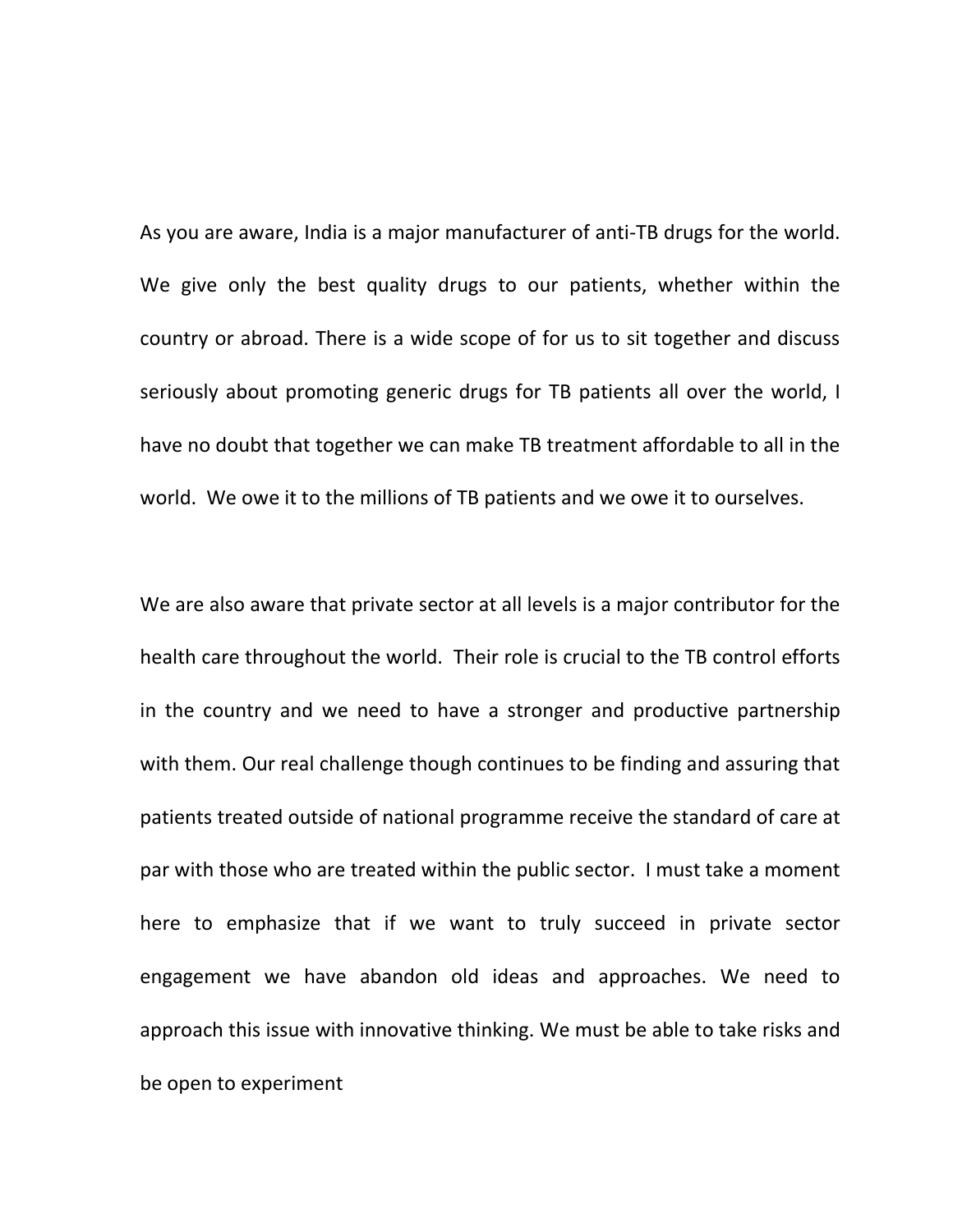Being bold also means ambitious targets and we can achieve them only with aggressive research on better point of care test, better vaccines, better drugs etc. In India, we have engaged the Department of Biotechnology and Indian Council of Medical Research to work on a series of scientific ventures, including development of newer molecular diagnostics and treatment regimens. I would also extend an invitation to international researchers to partner with Indian researchers and utilize all possible avenues.

We should also ensure that the new tools we get are affordable so that national programmes can take them up and the benefit reaches the needy ones. Maximum good for the maximum number is our mantra. I also want to reiterate that just commercial interests will not be helpful in this big global fight against tuberculosis.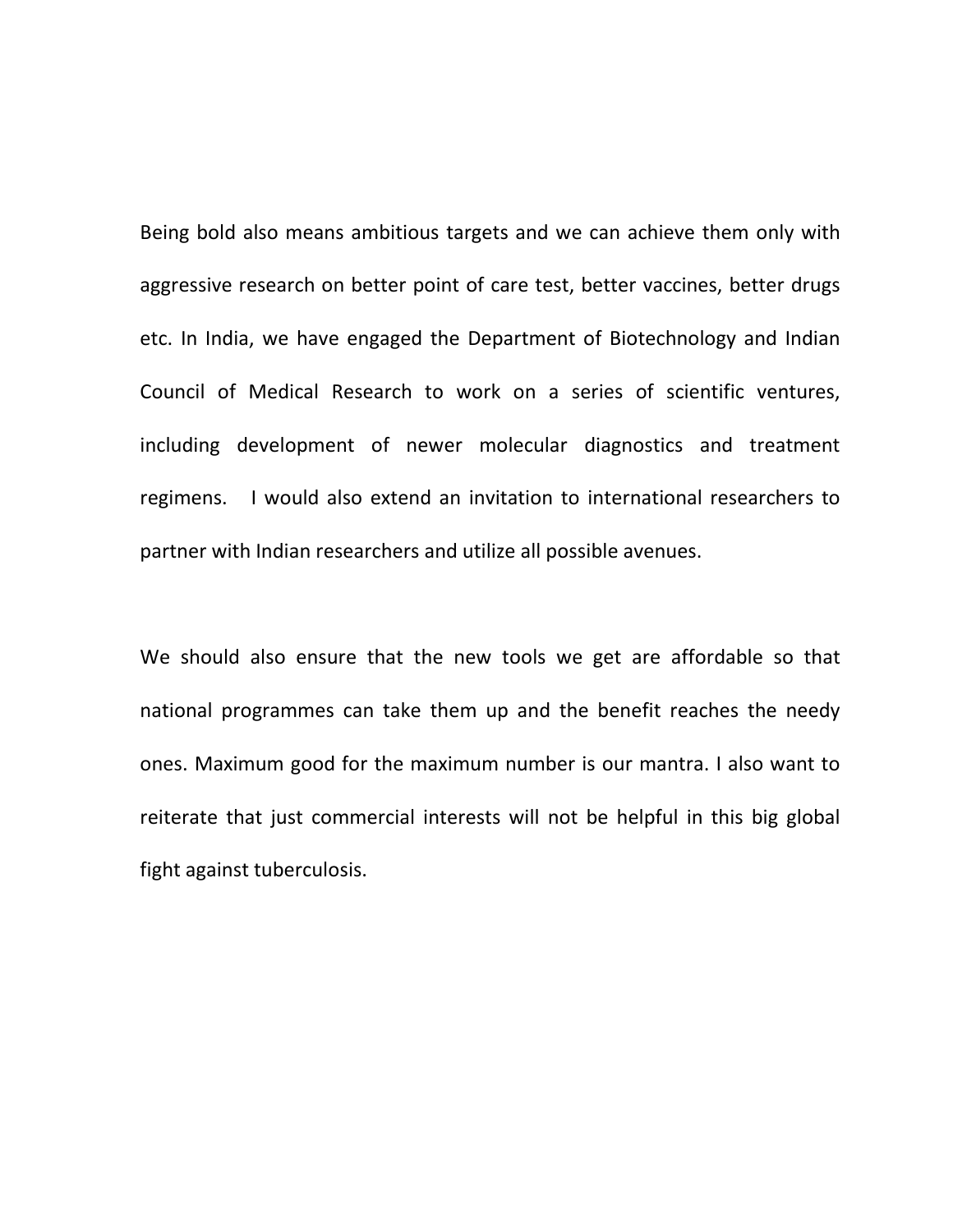Finally, in line with the underlying theme of my address, my request to WHO, STOP TB Partnership and all donor and other technical partners: Please don't tell the countries why this can't be done. Tell us how this can be done. We need solutions. And we need them now. There should be no paucity of bright ideas and then there will not be any paucity of resources. If we get bogged down in pennies, then sorry, we won't be able to do anything. I have told my team back home, give me ideas and strategies, and it is my job to give you the resources.

Dear friends, TB patients are among those most disadvantaged and their situation can be best explained by what Mother Theresa described-"Hungry for love, He looks at you. Thirsty for kindness, He begs of you. Naked for loyalty, He hopes in you. Homeless for shelter in your heart, He asks of you. Will you be that one to Him?" When you deliberate on the END TB Strategy and when you get stuck, I request you to remember Gandhiji's talisman that 'whenever you are in doubt… ask yourself, will your step be of any use to the poorest and the weakest man?' 'Then your doubts melt away', he added.